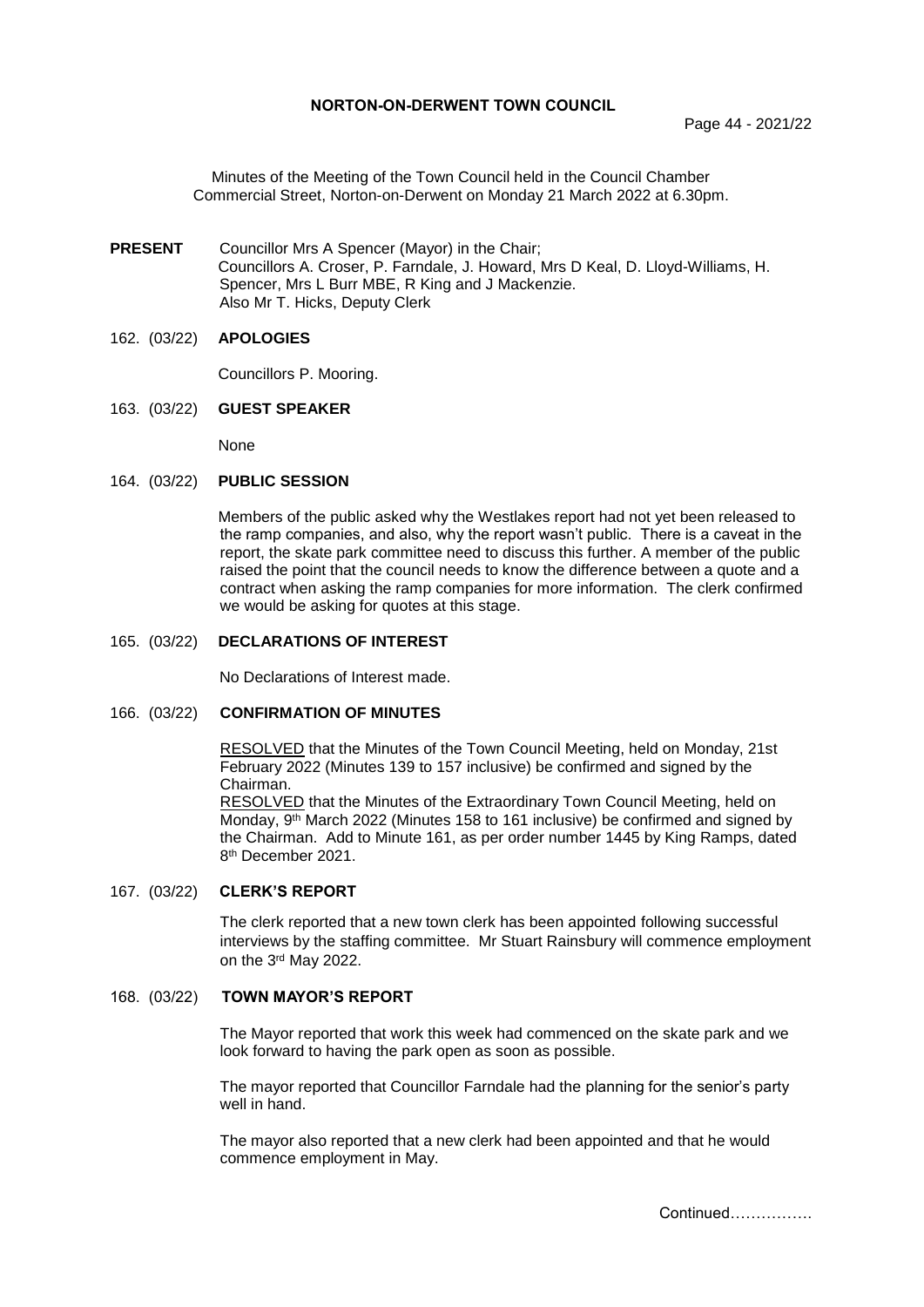## 169. (03/22) **FINANCIAL MATTERS**

- (a) Accounts paid and for payment The RFO reported that accounts nos. 259 to 270 inclusive, amounting to £7,874.55 had been paid since the last meeting of the Council. RESOLVED that account nos. 271 to 275 inclusive, amounting to £3,655.27 be paid. Payments to be made accordingly.
- (b) Financial report The financial report for the period 01.02.22 to 28.02.22 was received.
- (c) Budgetary monitoring The monitoring report for the period ending 28 February 2022 was received

## 170. (03/22) **PLANNING MATTERS**

- (a) Planning applications referred to the Town Council by Ryedale District Council, for comment and/or recommendation were dealt with as follows: -
- 22/00154/HOUSE Erection of a replacement building to form a home office and store following demolition of existing outbuildings. 34 St Nicholas St, Norton, YO17 9AQ RESOLVED Recommend Approval
- 22/00281/HOUSE Erection of rear single storey extension. The Old Barn House, Beverley Road, Norton, YO17 9PJ RESOLVED Recommend Approval
	- (b) To receive decisions notified by Ryedale District Council.

#### Approved

- 22/00059/HOUSE Erection of a single storey side extension. 47 Park Road, Norton, YO17 9EA.
- 22/00011/HOUSE Erection of single storey rear extension (revised scheme to planning approval 21/00951/HOUSE dated 21.10.2021) 2 Langley Drive, Norton, YO17 9AR

# 171. (03/22) **SKATE PARK – SAFETY OFFICER**

Members discussed suitable candidates for the appointment of the Safety Officer. Cllr Keal brought a joint offer from Mr Fothergill and Mr Hazelwood, to inspect weekly, quarterly and annually. Cllr Spencer promoted Mr Chilton. Members discussed that it would be good to draw up terms of reference and have them agree the inspection forms. RESOLVED The clerk to approach all three and see if they would undertake the task jointly.

#### 172. (03/22) **SAFETY IN PLAY**

Members discussed this issue, adding that general playground safety had improved, that we provide adequate signage, and that at some of our facilities have their own CCTV as well as the Ryedale Cameras In Action CCTV provision around the town is improving all the time, as new cameras look to be installed. In providing these facilities, the council has a limit to what it can do to provide protection beyond asking for increased police patrols. Members felt that a proportion of the responsibility falls on the parent or guardian to provide an adequate layer of protection. RESOLVED Cllr Keal to mention the issue at the Multi Agency Problem Solving Committee in the hope they would consider running a campaign to that effect.

Continued…………….